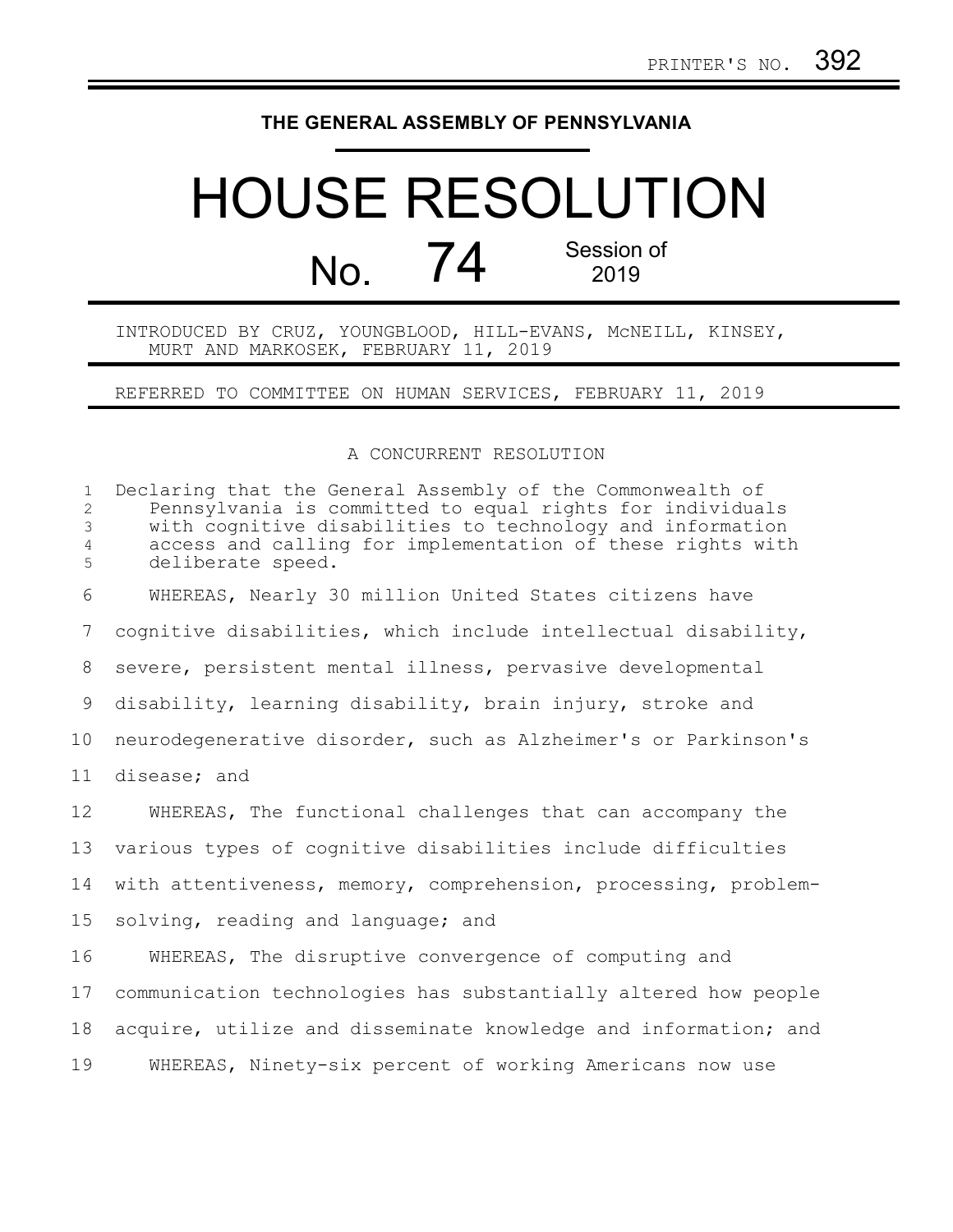information and communication technology, while the vast majority of individuals with cognitive disabilities have limited or no access to comprehensible information and usable communication technologies; and 1 2 3 4

WHEREAS, Access to comprehensible information and usable communication technologies is necessary for all individuals in our society, particularly for individuals with cognitive disabilities, to promote independence and self-determination and to engage meaningfully in major aspects of life, such as education, health promotion, employment, recreation and civic participation; and 5 6 7 8 9 10 11

WHEREAS, To ensure individuals with cognitive disabilities are entitled to inclusion and equal treatment in our democratic society, Federal laws, such as the Americans with Disabilities Act of 1990 (ADA), the Individuals with Disabilities Education Act (IDEA), the Developmental Disabilities Assistance and Bill of Rights Act of 2000 (DD Act), sections 501, 504 and 508 of the Rehabilitation Act of 1973 and the Twenty-First Century Communications and Video Accessibility Act of 2010 (CVAA), as well as State and local laws, have been enacted and court decisions have been made; and 12 13 14 15 16 17 18 19 20 21

WHEREAS, In order to enhance user independence, integration and productivity, while reducing stigmas, individuals with cognitive disabilities must have access to commercially available devices and software that incorporate principles of universal design, such as flexibility and ease of use for all; and 22 23 24 25 26 27

WHEREAS, Technology and information access by individuals with cognitive disabilities must be guided by standards and best practices, such as personalization and compatibility across 28 29 30

20190HR0074PN0392 - 2 -